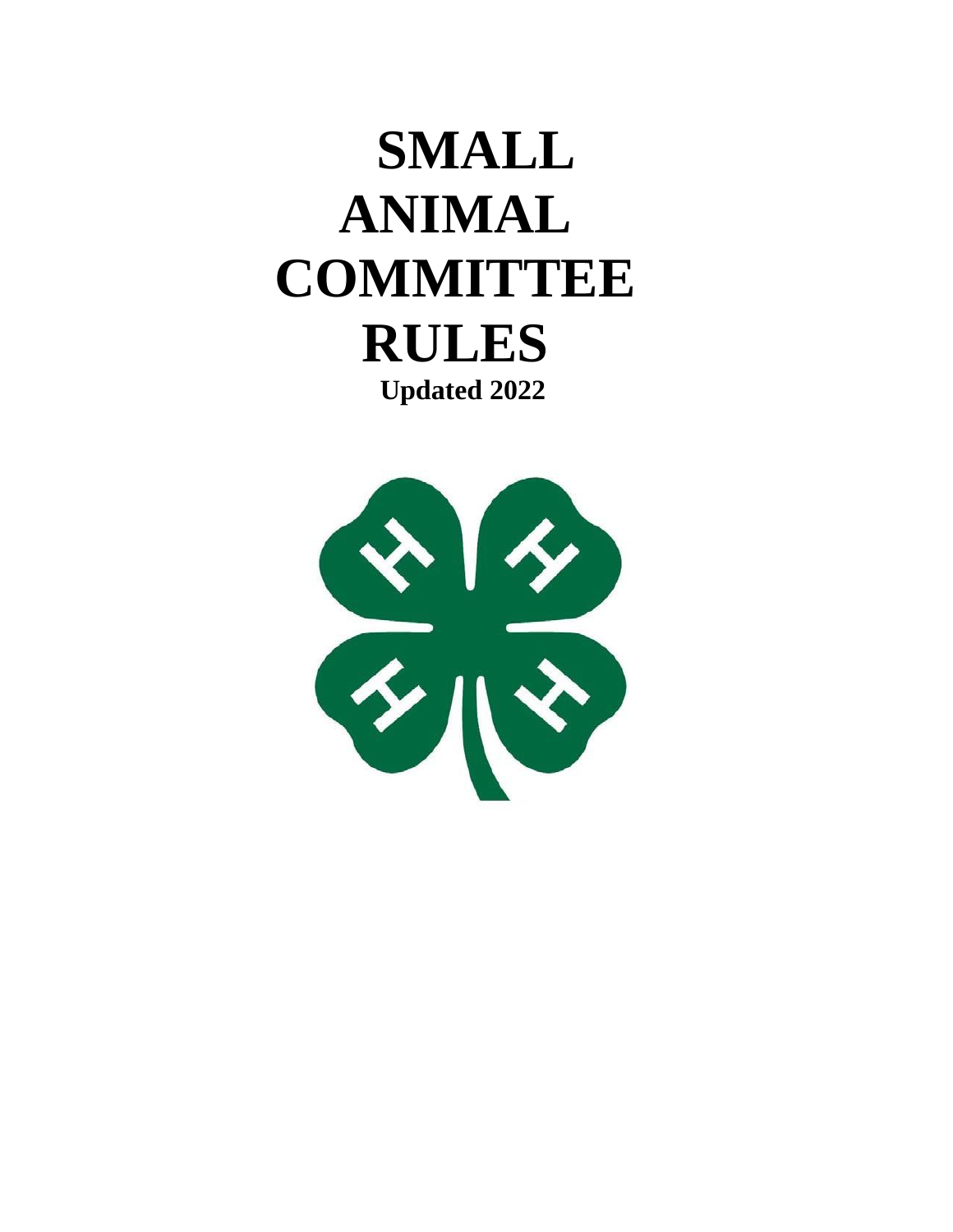# **TABLE OF CONTENTS FOR SAC RULE BOOK**

| Introduction                            | Page 3     |
|-----------------------------------------|------------|
| Disciplinary Action                     | Page 3     |
| Ownership of Animals                    |            |
| Pre-Fair Regulations                    | Page 4     |
| <b>Fair Regulations</b>                 |            |
| Check-in Day                            | Page 4     |
| Feed and Water                          | Page 5     |
| Pens                                    |            |
| Show and Go Animals                     | Page 6     |
| Private Sale of Animals                 |            |
| <b>Barn and Concession Stand Duties</b> | Page7      |
| <b>Costume Show</b>                     |            |
| Pen Judging                             |            |
| Showmanship                             | Page 8     |
| Skill-a-Thon                            |            |
| <b>Auction Rules</b>                    | Page 8-9   |
| <b>Cat Rules</b>                        | Page 9     |
| Cavy Rules                              | Page 10    |
| Cloverbud Display                       | Page 10-11 |
| <b>Indoor Caged Bird Rules</b>          | Page 11    |
| Pigeon and Dove Rules                   |            |
| <b>Pocket Pet Rules</b>                 | Page 11-12 |
| Pocket Pet Litter Pen Rules             | Page 12    |
| <b>General Poultry Rules</b>            | Page 12    |
| <b>Pullorum Testing</b>                 | Page 12    |
| Non-Market Poultry Rules                | Page 12    |
| <b>Market Poultry Rules</b>             | Page 13    |
| <b>Rabbit Rules</b>                     | Page 15-17 |
| <b>Reptile Rules</b>                    | Page 19    |
| <b>Rooster Crowing Rules</b>            | Page 19    |
|                                         |            |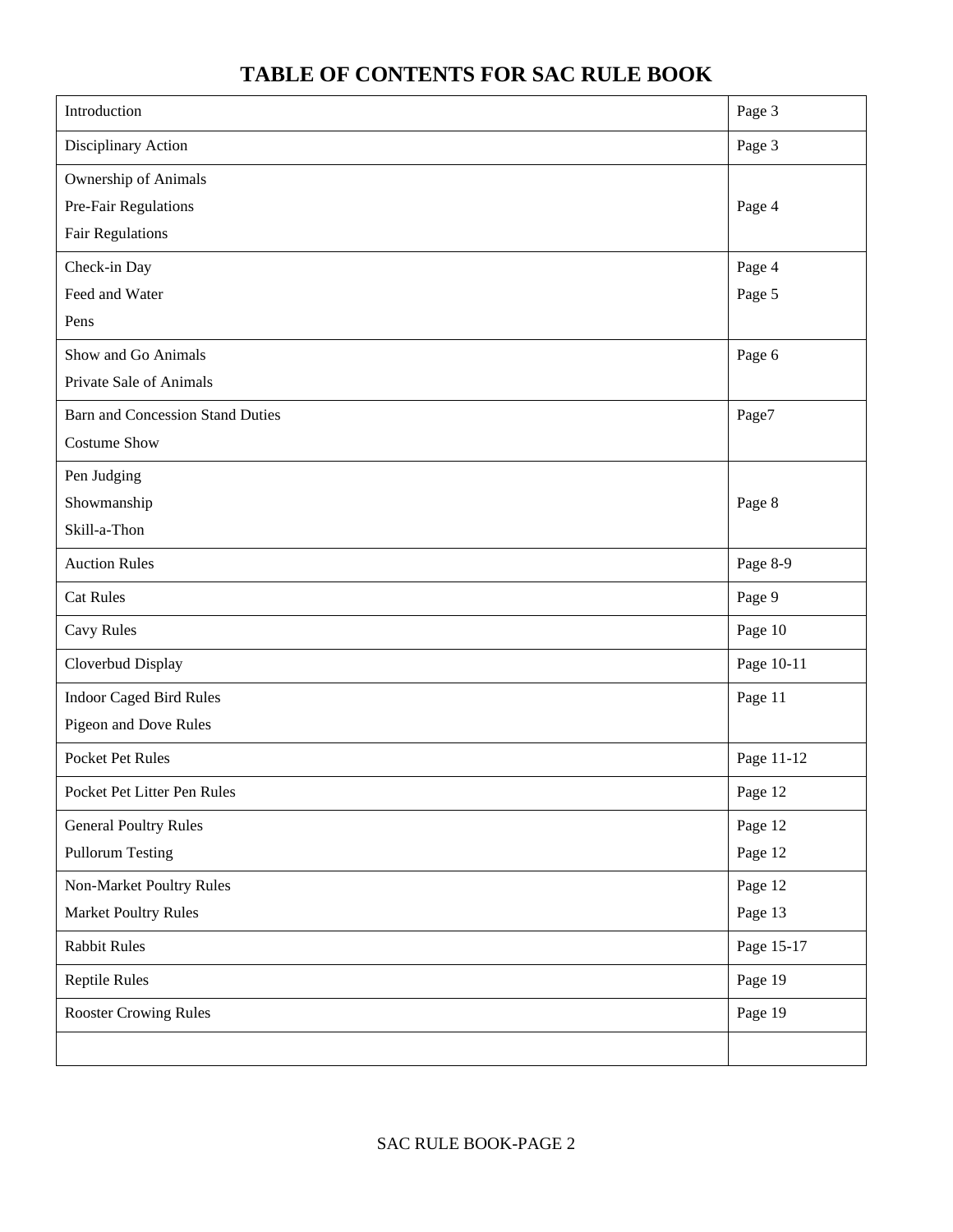#### **INTRODUCTION**

The following rules established and approved by the Portage County 4-H/Junior Small Animal Committee (hereafter referred to as the SAC), and the Portage County Randolph Senior Fair Board are binding upon all Portage County Junior Fair Small Animal exhibitors. Changes may be made as needed by the Small Animal Committee in cooperation with the Portage County Randolph Senior Fair Board. Exhibitors will be notified of any changes.

#### **PORTAGE COUNTY RANDOLPH SENIOR FAIR BOARD: January 2019**

#### *The responsibility of knowing and understanding any and all rules pertaining to the Portage County Randolph Junior Fair shall belong to the junior fair exhibitor and their parents/legal guardian.*

Anyone attending events either as an exhibitor, advisor, volunteer, parent, spectator, superintendent, judge, committee member or fair official must conduct themselves in a manner consistent with the Code of Conduct and according to the Rules and Regulations of the Portage County Agricultural Society, dba Randolph Fair. The Code of Conduct and Rules are not limited to the show ring, but are applicable to any location on the fairgrounds and to any event held at the Portage County Randolph Fairgrounds including, but not limited to meetings, workshops, clinics, contests, shows, county fair, etc.

Exhibitors will adhere to the rules outlined by SAC and the Portage County Randolph Fair as established for Junior Fair Small Animal projects. Exhibitors must also adhere to the rules adopted by the Portage County Randolph Fair in accordance with the Ohio Livestock Show Reform Act and Ohio Livestock Tampering and Exhibition Rules and the Portage County Junior Fair Code of Conduct.

The SAC and Show Volunteers are not responsible for lost, misplaced, stolen, broken or otherwise damaged displays or posters. Every attempt will be made to enclose the cloverbud display in a clear plastic covering if possible. It is not the committee's responsibility to ensure the well-being of any part of this display, though every attempt will be made to do so.

#### **Disciplinary Actions:**

Any infraction of the regulations will result in the following progressive disciplinary actions:

**FIRST INFRACTION:** The sub-committee chair or designee will bring the problems or issues to the advisor's attention by the day of the issue. Documented verbal discussion with appropriate sub-committee regarding the issues.

**SECOND INFRACTION**: Documented written warning from Small Animal Barn Superintendent or Assistant Superintendent, Fair Board and Extension Office will be notified.

**THIRD INFRACTION**: Meeting with Small Animal Barn Superintendent for removal of participation for next year's fair. The Extension Office will be notified by the SAC President of the decision.

#### **Ownership of Animals:**

1. Animals must be owned by the  $4-H/Jr$ . Fair exhibitors by June1<sup>st</sup>.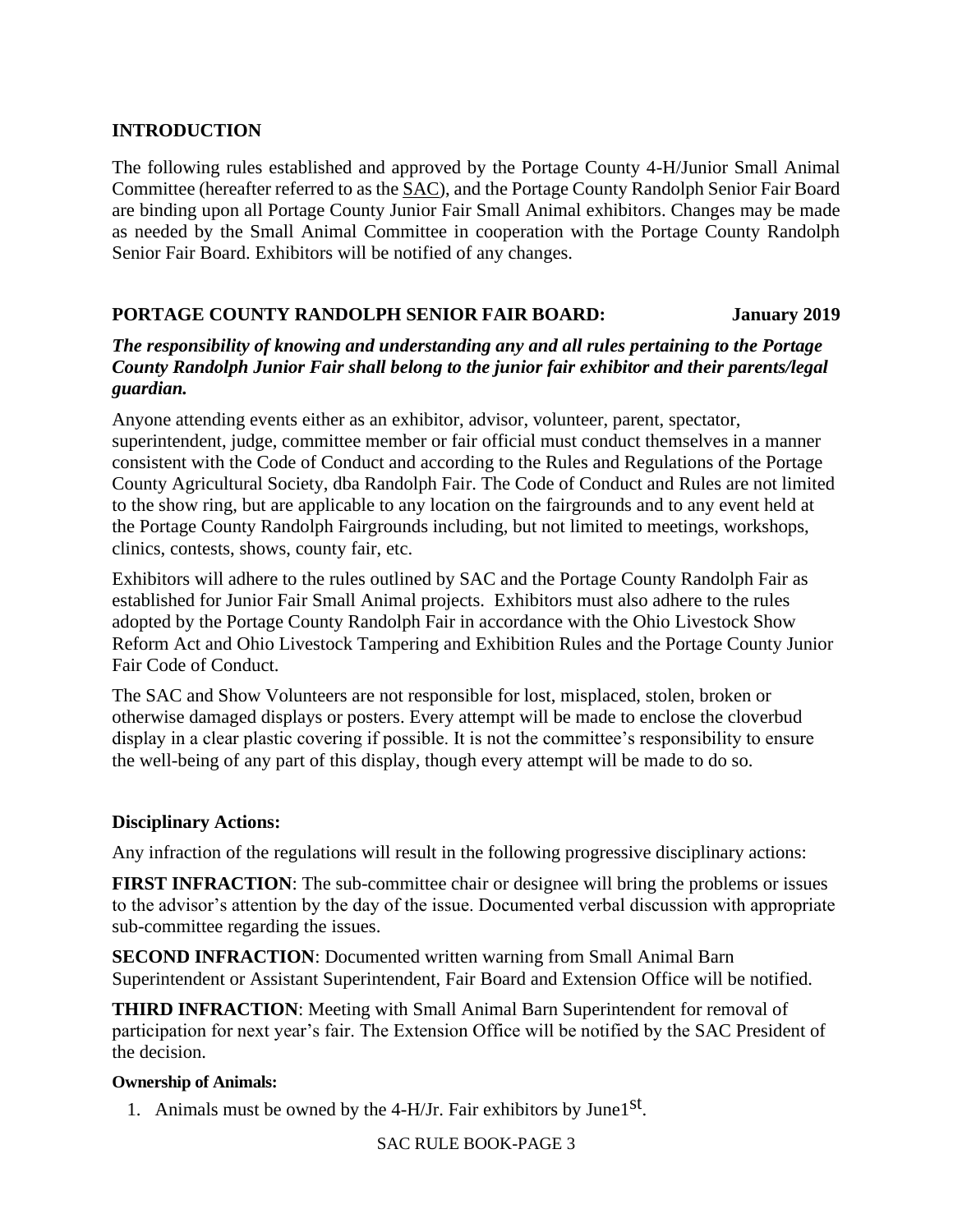- 2. Exception would be Rabbit/Pocket Pet/Cavy Litter Pens, Market Rabbit Pens, Market and Non-Market Poultry Pens where there is a specific age range.
	- a. All mothers of the above litter pens must be owned by the 4- H/Jr. Fair Member.

## **Pre-Fair Regulations:**

Entry Forms:

- 1. All entries that are to be shown at the fair must have a completed entry form which includes all information requested on the entry form. Do not leave sections blank. The poultry pullorum paperwork must be turned in with every poultry entry form.
- 2. The deadline for entries is no later than the June SAC Meeting. No entries will be accepted after the June meeting.
- 3. All entries will be shown as indicated on the entry form. The entry will be judged according to the entry form.
- 4. 4-H/Jr. Fair exhibitor must be enrolled in the project they intend to show in through 4-H/Jr. Fair.

## **Fair Regulations:**

Barn Information:

- 1. All animals, displays, and decorations must remain in place until Barn Superintendent or representative releases them. Any deviation from this rule will result in non-participation the following year. This includes crocks, water bottles, bowls, etc.
- 2. No carriers, boxes or containers are permitted to be left in the barn during Fair week. They may be brought in at release time Sunday Night. Exception: rabbit carriers for Open Rabbit participants may have carriers in the barn from 8:00 AM to 4:00 PM on the day of the Open Rabbit Show.
- 3. Any 4-H/Jr. Fair Exhibitor registered in the barn that have animals that come in the day of show only may borrow an animal on display for the week with the owner's permission to use for the Costume and Fun Shows.
- 4. All animals must stay in the Small Animal barn; exception: for transportation to the auction or open shows.
- 5. 4-H/Jr. Fair exhibitor/participants may only use battery operated fans directed on or in their pens.
- 6. Only club tack boxes are permitted, no individual tack boxes allowed.
- 7. All pens must be cleaned, taken down (disassembled) and returned to the lean-to at the close of fair before going home.
	- This includes cloverbud projects.

## **Check-In Day**

1. All small animals must be checked in and in their pens by designated check in day and time. Exhibitors name plates must be in place by start of Fair. Name plates must have exhibitor's name and club name on it. (Do not use Foam or Toxic Materials)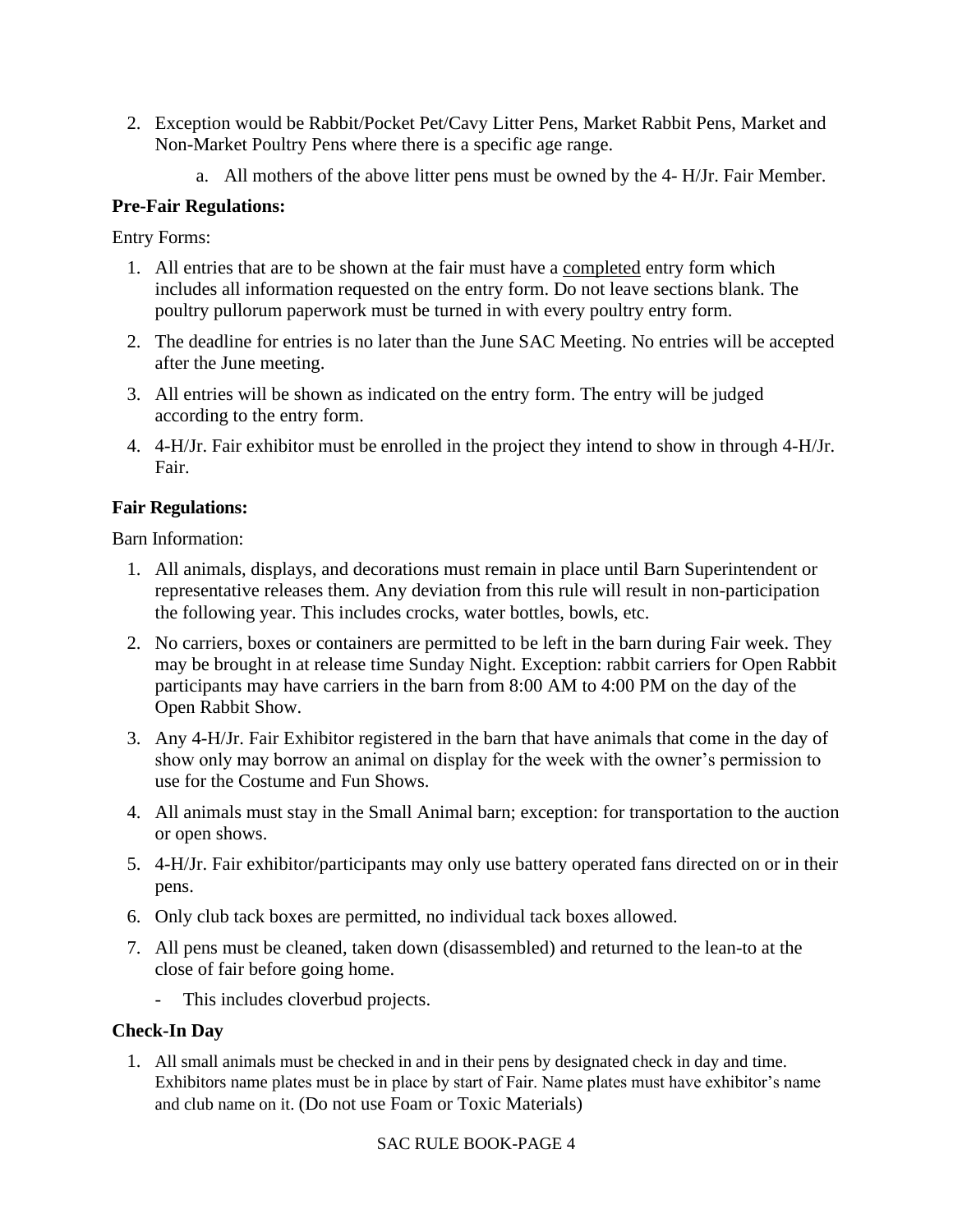- Current Check in is Sunday before Fair, From 11:00 AM to 7:00 PM
- Any species sub-committee members that are scheduled to check in animals for that sub-committee may check in their family's animals from 10:30 Am to 11:00 AM.
- This includes cloverbuds.
- 2. All Small Animals projects must pass a health check by the species committee. If determined to not be healthy, they will be sent home.
- 3. DRUG USE NOTIFICATION Forms (DUNF) **must be submitted online as per current Junior Fair Rules in the Fair Book**. One form per pen.

#### **Feed and Water:**

- 1. Exhibitors are responsible for their own feed.
- 2. Feed and water containers:
	- a. Some feed and water containers are supplied
	- b. Cavies must bring your own water bottles
- 3. All Poultry and Water Fowl exhibitors must supply their own food and water containers for their cages (1-gallon containers preferred). NO OTHER CONTAINERS WILL BE PERMITTED. Do not feed your animal grass from the fair ground, it may have been sprayed for insect control.

**Pens:** Definition: A cage has 2 doors and a pen has 1 door. For Barn set up purposes

- 1. A 4-H/Jr. Fair exhibitor may exhibit a maximum of 10 entries (i.e. one Litter Pen = one entry, showing doe separate from litter  $=$  one entry, so that equals a total of 2 entries.) in the Small Animal Barn.
- 2. There is a \$1.00 entry fee per non-market entry and a \$5.00 entry fee per MARKET entry in the Small Animal Barn. This includes animals that come in for the day of shows only. The entry fee is due by the June Small Animal Committee Meeting with entry form and is non-refundable.
- 3. The Small Animal Committee will supply wood shavings for animals.
- 4. No pad locks are permitted on any cages without permission of the show chair. You may use zip ties if you provide them and bring your own tools to remove.
- 5. CAGES MUST BE CLEANED BY:
	- a. 8:00 PM the Monday prior to fair
	- b. 9:00 AM Tuesday through Sunday of fair week. Barn rules over club rules. Exception:
		- i. Saturday, the day of the Auction All auction pens must be cleaned by 8:00 AM. When the auction is over, all auction participants must make sure their animals have feed and water.
		- ii. Night/evening pen cleaners their cleaning time is to be completed by 10:00 PM each day. Those members that are night/evening cleaners must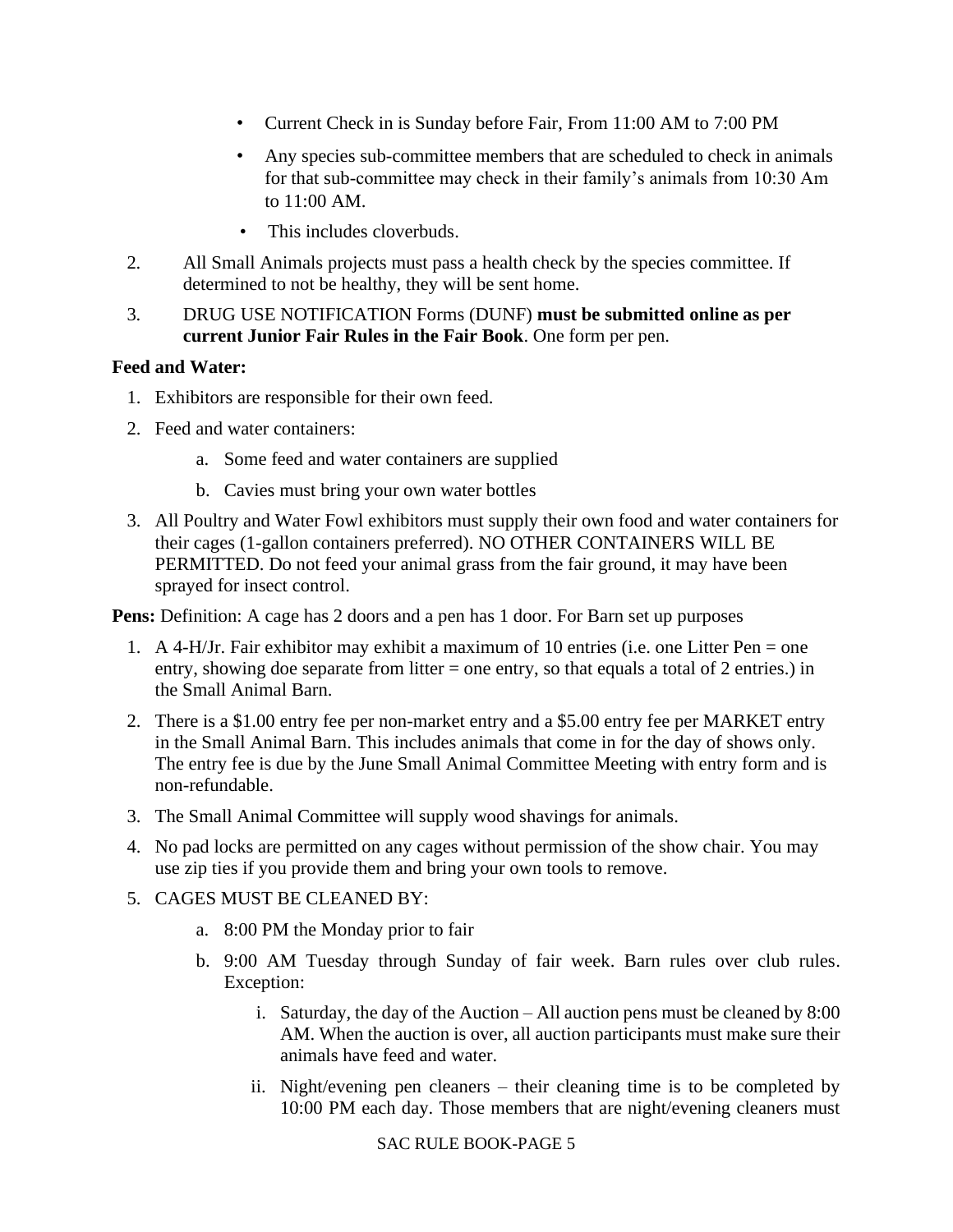be noted on the pen judging form by the advisor.

- 6. When cleaning pens, put used bedding in proper place only. DO NOT put bedding in trash cans.
- 7. No commercial signs, advertisements or business cards permitted on any pens.
- 8. Cavy personal cages can only be brought to the fair for Skinny or litters that might be able to fit through the wires of the fair cages. If the 4-H/Jr. Fair exhibitor must bring their own cage (Skinny or litters) the cages cannot be larger than 20" x 24". If there are any concerns please contact the show chair.

#### **Show and Go Projects:**

- 1. The following projects must be brought in the day of the show in an appropriate, safe and healthy carrier (with food and water as needed): cats, indoor caged birds, ferrets, chinchillas and hedgehogs.
- 2. Reptiles can be brought in the day of the show if the project is submitted as such on the entry form.
- 3. The show and go project(s) must arrive in the barn one half hour before the project's show begins.
- 4. The show and go project(s) must be removed from the Small Animal barn within one half hour of the end of the show.
- 5. Show and go animals are not permitted in the barn other than their show day and time. Exhibitors may use other animals for the Costume and/or Fun show with owning exhibitor permission.

## **Private Animal Sales:**

- 1. All sales of small animals are to be handled by 4-H/Jr. Fair exhibitors who should be available in the Small Animal Barn.
- 2. For Sale signs may be posted after species show is completed, not before.
- 3. Private sale animals will be released from the barn at designated release time.
- 4. All animals being offered for sale at the fair must be tagged with a sign with the following information: Exhibitor's Name, Club Name, Telephone Number, and with or without pedigree papers.
- 5. All registered rabbit litter pens claiming pedigrees for sale must have pedigree forms in club folders prior to start of fair.
- 6. Failure to follow set sale rules will eliminate you from selling any animals in the Small Animal Barn the following year.

## **Barn and Concession Stand Duty:**

- 1. All 4-H/Jr. Fair clubs in the in Small Animal Barn must do barn and concession stand duty.
- 2. Clubs are responsible for the Small Animal Barn and the area around the barn.
- 3. While on duty, you are to check water containers and water as needed without opening cage. **Pocket Pets** and **Reptiles, Pheasants and Quail** are to be watered by the owning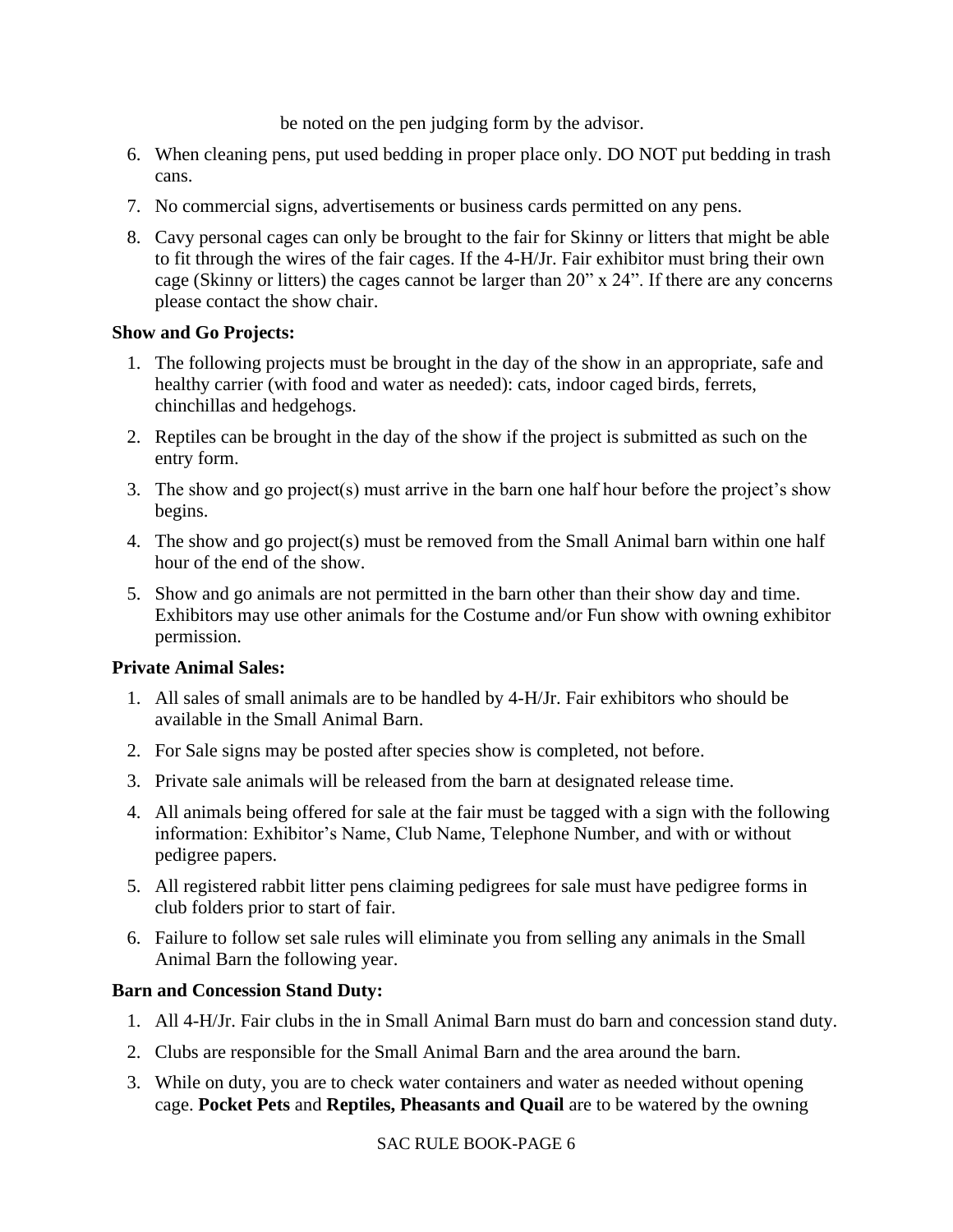exhibitor only. Don't feed any animals.

- 4. Even with clubs on barn duty, each member/exhibitor is responsible for keeping their own area cleaned and picked up.
- 5. An adult **MUST** be present at all times in the concession stand. If there is no adult present in the concession stand for a  $\frac{1}{2}$  hour or more during your club's scheduled shift(s), your club will be fined \$50.00 for every ½ hour for lack of adult supervision.

## **Advisors and Judges:**

- 1. Free coffee or tea (hot or cold) is provided for Small Animal Advisors
- 2. Free coffee, tea, (hot or cold) and water bottles is provided for judges only during their show.
- 3. No free drinks or candy for any 4-H/Jr. Fair exhibitor.

## **Guidelines for Costume Show:**

- 1. The backdrop and/or costume should not be larger than 28" x 28"
- 2. Must be able to fit on the table
- 3. Only one entry per member
- 4. 4-H/Jr. Fair exhibitor or member may join together for a combined entry
- 5. Majority of the work should be done by the 4-H/Jr. Fair exhibitor or member
- 6. The groups with be divided by age (the youngest ones first)
- 7. You will be judged on originality and creativity
- 8. Everyone will receive a blue ribbon
- 9. Each group will have a champion
- 10. No show and go animals can be used in this show
- 11. All champions will complete at the end of the show for the two top prizes: Grand Champion and Reserve Grand Champion.

#### **Pen Judging**

- 1. No parents are permitted to clean cages. This is a violation. Parents may assist by holding or removing the animals or reaching areas inaccessible to the 4-H/Jr. Fair exhibitor.
- 2. If 4-H/Jr. Fair exhibitor cannot clean and feed, 4-H/Jr. Fair exhibitor to make arrangements with another 4-H/Jr. Fair exhibitor.

## **Showmanship Rules – All Species:**

- 1. Sign up during fair to participate in your species showmanship.
- 2. The age breakdown is as follows:
	- a. Novice: never participated in showmanship for that species before at the Po. Co. Randolph Fair or any other venue.
	- b. Juniors:  $9 11$  years old, 4-H age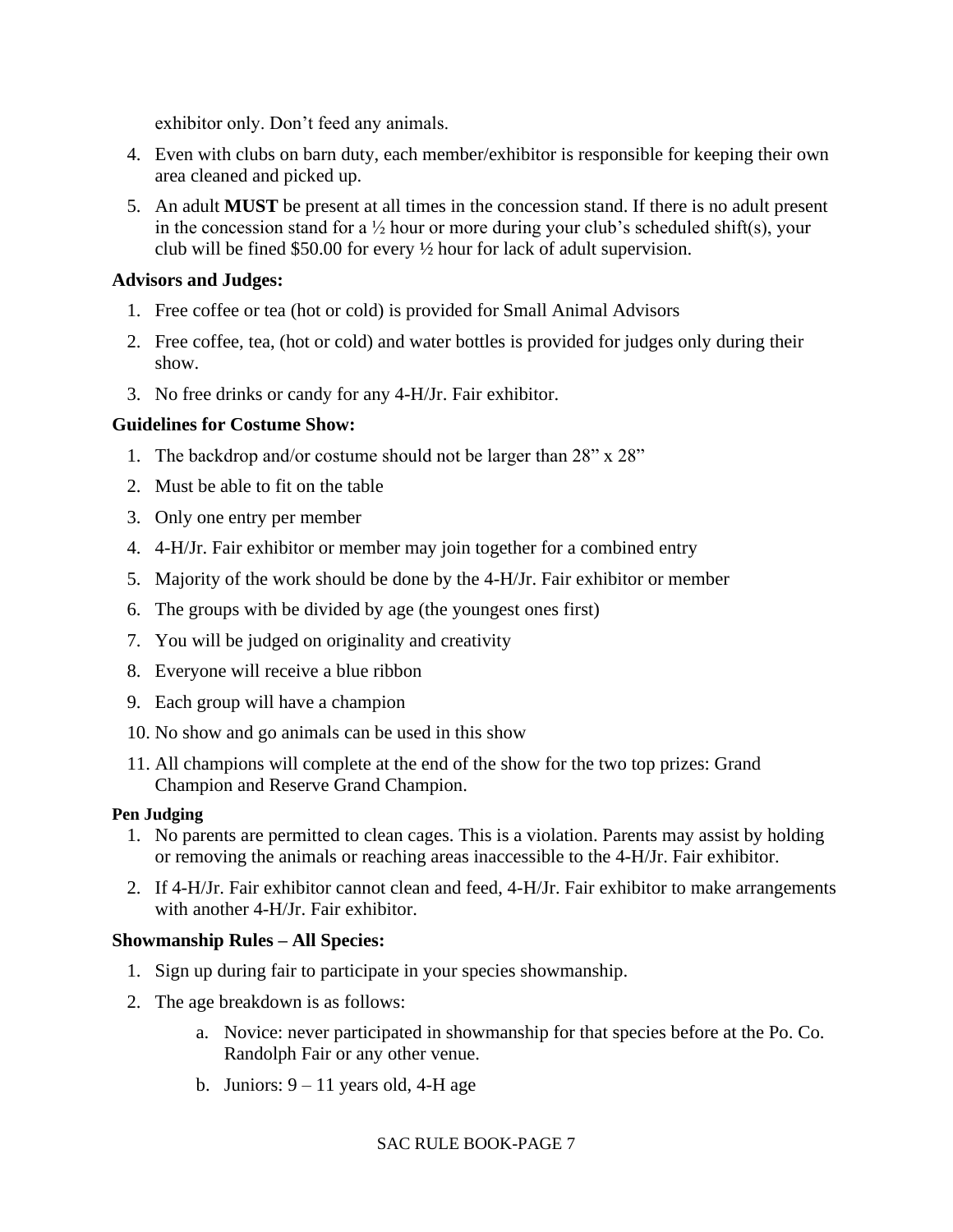- c. Intermediate:  $12 14$  years old, 4-H age
- d. Seniors:  $15 18$  years old, 4-H age

## **Skill-a-Thon Rules – All Species:**

- 1. Any 4-H/Jr. Fair exhibitor that helps create the Skill-a-Thon test for Skill-a-Thon day is not permitted to participate in that species Skill-a-Thon.
- 2. If a 4-H/Jr. Fair exhibitor wishes to help administer the test, the 4-H/Jr. Fair exhibitor must first go through the test before they can help administer it or forfeit their right to take that test.
- 3. The age breakdown is as follows:
	- a. Novice: never participated in Skill-a-Thon for that species before at the Po. Co. Randolph Fair or any other venue.
	- b. Juniors:  $9 11$  years old, 4-H age
	- c. Intermediate:  $12 14$  years old, 4-H age
	- d. Seniors:  $15 18$  years old, 4-H age
- 4. Each species will determine if a written test is required.

## **Auction Rules:**

- 1. All 4-H/Jr. Fair market exhibitor must meet current eligibility rules as noted below, but not limited to:
	- a. SAC Entry Form
	- b. 4H/Jr Fair Market Livestock form
		- THE JUNIOR FAIR MARKET LIVESTOCK ENTRY FORMS: are due to the Fair Board Office by the FIRST Tuesday of August. Forms are available in the Portage County RandolphFair Office. These forms MUST be delivered in person to the Fair Office.
	- c. W9 form
- 2. 4-H/Jr. Fair exhibitors that are auction 4-H/Jr. Fair exhibitors must find their own buyers.
- 3. The number of animals each 4-H/Jr. Fair exhibitors may sell at the Livestock Sale will be limited to 2/1/1. Example: 2 sheep, 1 pen of chickens and 1 pen of rabbits. Small Animals for Auction consist of the following:

| Chickens $(150CM)$ – Pen of 3 | Rabbits $(226)$ – Pen of 3 | Turkey $(150TM)$ – |
|-------------------------------|----------------------------|--------------------|
| 1 Duck $(150DM) - 1$          | Goose $(150GM) - 1$        |                    |

- 4. All 4-H/Jr. Fair exhibitors that are auction 4-H/Jr. Fair exhibitors must attend at least one (1) Quality Assurance Session each year or have met the test-out requirement.
- 5. **All Jr. Fair Exhibitors in Market projects are expected to exhibit and sell their own animals. Exhibitors must be present to show in their market or showmanship class in order to be eligible to sell. Another Portage County Jr. Fair Exhibitor within the same species may show in the market class or in the sale, but not both. Any Jr. Fair Market**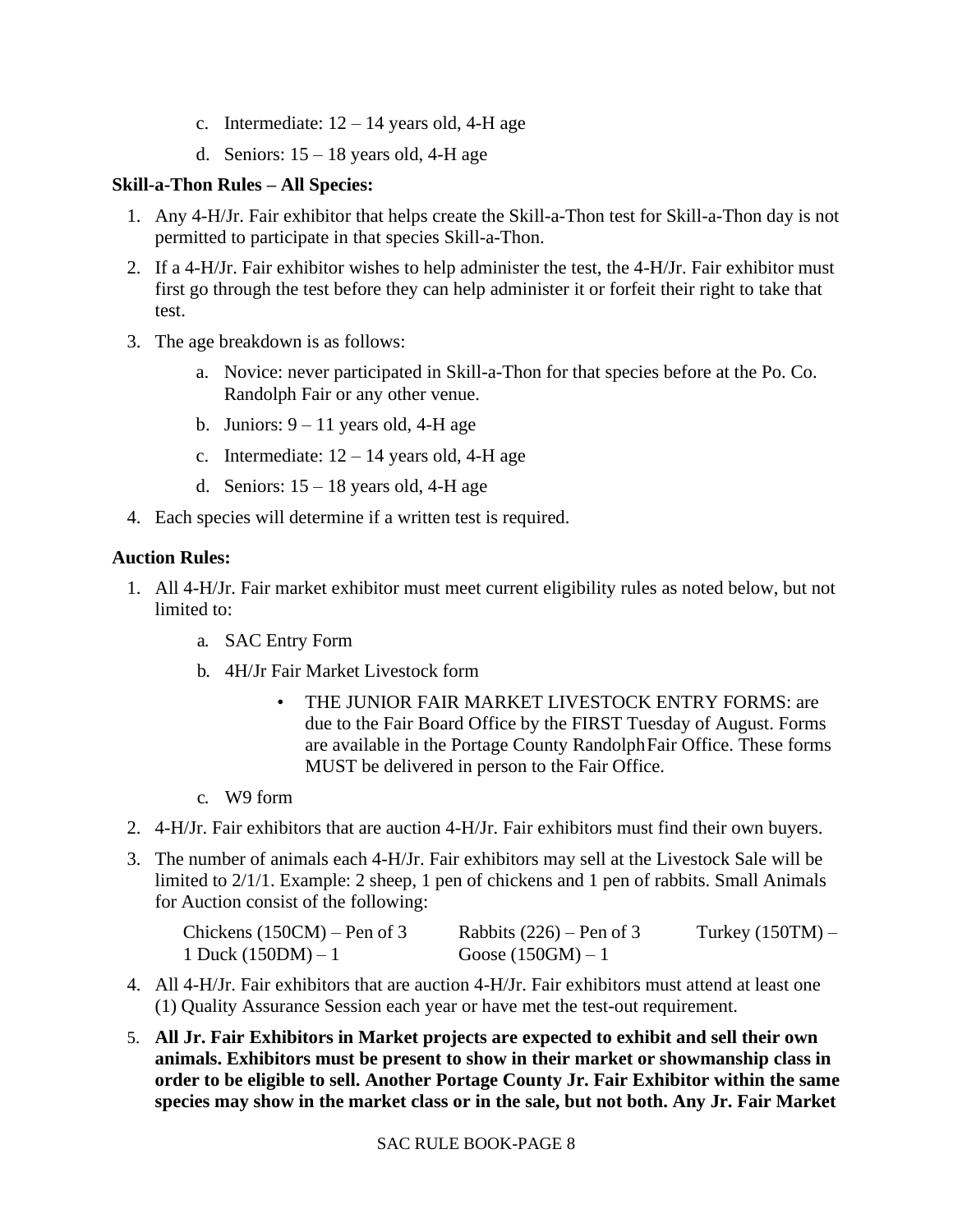**Exhibitor that will miss either market show or sale must submit a form to the Sr. Fair Board Market Livestock Committee for review. Sr. Fair Board Market Livestock Committee decision is final. If form is not submitted and the show or sale is missed the exhibitor will be paid market price. The remainder of their market proceed check will be donated to the Jr. Fair Market Livestock Sale Scholarship Fund.** (01/2019)

- 6. All 4-H//Jr. Fair exhibitors need to remain at the auction until their market species have finished selling the last "donated back" animal/pen.
- 7. Tag In and or Weigh In is mandatory for Market Beef, Market Goats, Market Lambs, Market Swine and Market Small Animals during assigned day, time and location. No Exceptions.
- 8. Each specie that is required to complete Quality Assurance must have 3 representatives from their species assigned to the Quality Assurance County Committee (i.e., Advisors, Committee Members or Parents). Those committees include: Beef, Dairy, Dairy Goats, Sheep, Swine, Market Goats, and Small Animals.

#### **Cat Rules – In addition to General Rules:**

- 1. All kittens/cats must have rabies shot and a copy of the certificate from the vet must be turned in by the August SAC Meeting. The certificates must be dated no more than 30 days before the show date of Fair.
- 2. All kittens/cats must be on leashes or harnesses.
- 3. All kittens/cats must be in good health. No open sores, wounds or fleas.
- 4. No nursing queens.
- 5. All kittens/cats must be brought in a secure carrier.
- 6. Kittens must be 4 months to 9 months old by fair.
- 7. Cats must be 9 months old by fair.
- 8. Kittens/cats should have water and carrier.
- 9. Only one (1) entry per age and class per 4-H/Jr. Fair exhibitor.
- 10. Pure breed does not show against domestic cats.
- 11. All cat entries will participate in showmanship during the cat show.

#### **Cavy Rules – In addition to general rules:**

- 1. Senior Boar or Sow over 32 oz.
- 2. Intermediate Boar or  $Sow 22 oz 32 oz$ .
- 3. Junior Boar or Sow  $-12$  oz.  $-22$  oz.
- 4. Some of the breeds:
	- a. Abyssinian, American, Peruvian, Silkie, Teddy and White Crested
- 5. All cavies must be in good health.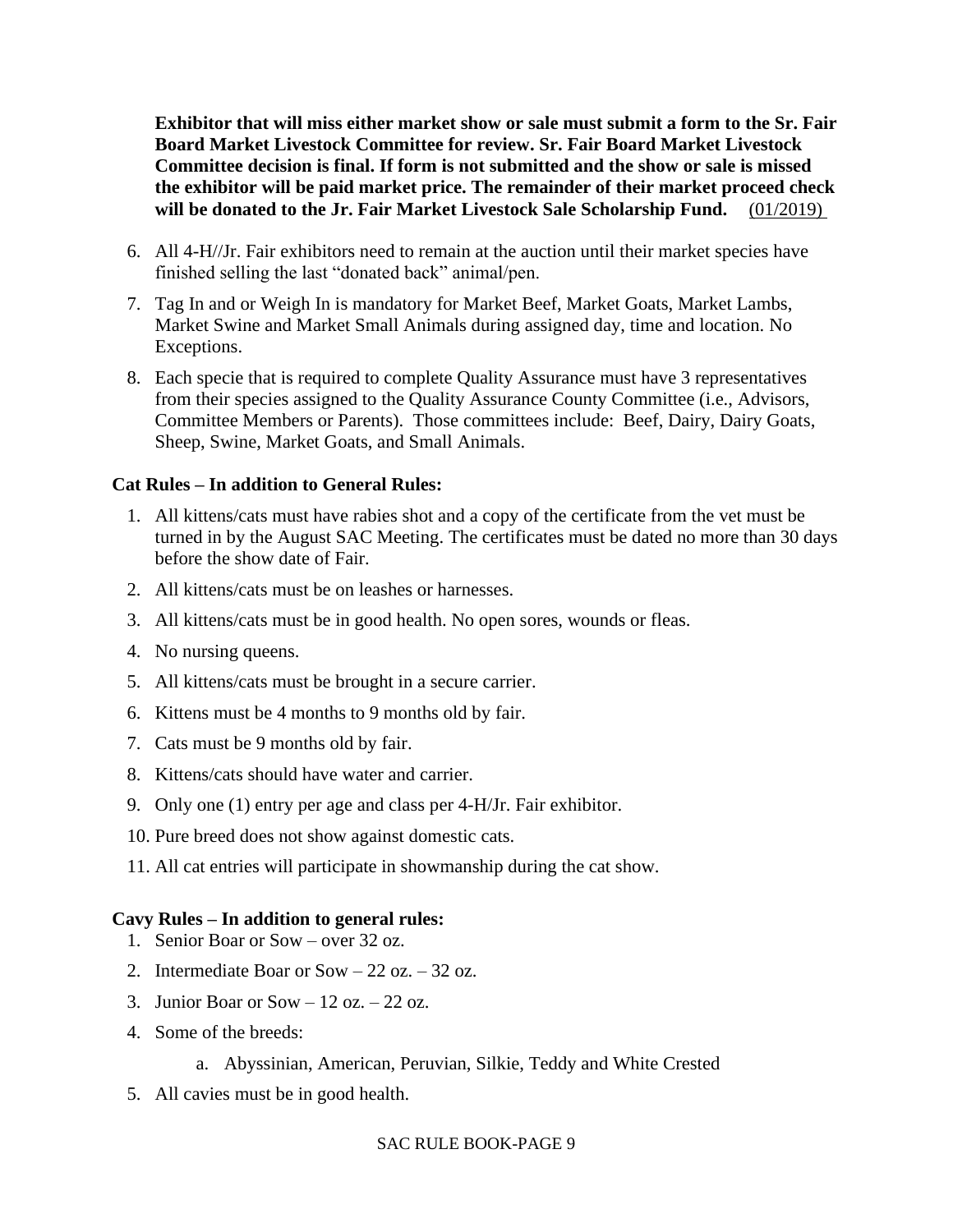- 6. All cavies must have their own water bottle or container
- 7. All cavy 4-H/Jr. Fair exhibitors must provide their own feed.
- 8. No nursing sows
- 9. Litter pens age must be 2 weeks old and not nursing.
- 10. No parent are permitted at the Show Table.
- 11. Personal cages can only be brought to the Fair for Skinny or litters that may be able to fit through the wires of the fair cages.
	- a. Cage cannot be larger than 20" by 24" for Skinny or litters.
	- b. If there are any concerns contact the show chair**.**

#### **Cloverbud Small Animal Display – In addition to general rules:**

- 1. Cloverbuds may create their own "cloverbuddy" to display in the Small Animal Barn at the Po. Co. Randolph Fair during the entire fair week.
- 2. Cloverbuds must be a registered, active 4-H/Jr. Fair exhibitor with an established Portage County 4-H/Jr. Fair club.
	- a. Display space is limited to a spot on a shelf measuring  $12"x12"x9"$  in the 4- H Small Animal Barn and should be accompanied by a cage tag.
- 3. Type of display is restricted only by the imagination of the cloverbud in their creation of the "buddy". Any traditional small animal project area subject may be used. Keep in mind reptiles, pocket pets, cage birds, poultry, cats, rabbits, waterfowl and cavy.
	- a. A store purchase stuffed animal buddy is acceptable but should be costumed or dressed (groomed) with a minimum of three items designed to make the buddy a unique display. Consider a nametag/rabies tag attached to a collar as part of the costume.
	- b. A homemade buddy (paper mache, recycled material, sock puppets, etc.) should be encouraged.
- 4. A poster of "How to…" should accompany the cloverbud during his/her show and tell time and range in size from a ¼ **poster board** to a full sheet of **poster board**. No 8-1/2" x 11" copy paper. The posters will be displayed in the Small Animal Barn after show and tell if space permits. They should be taken home or back to the campers if there is no place to hang them.
- 5. "How to" is defined by: How to feed, how to groom, how to care, how to choose, how to select a name, how to house, etc., as if the buddy were a living animal. The cloverbud should know the content of the poster and be able to explain it.
- 6. All entries should be marked with an ownership label (put your name on it) in an inconspicuous place, i.e.: bottom of foot or wherever the display meets the shelf. \*\*consider describing this a tattoo!

#### **Indoor Caged Bird Rules – In addition to general rules:**

1. Indoor Cages Birds consist of all Parrots, Conures, Cockatoos, Finches, Lories, Lorikeets,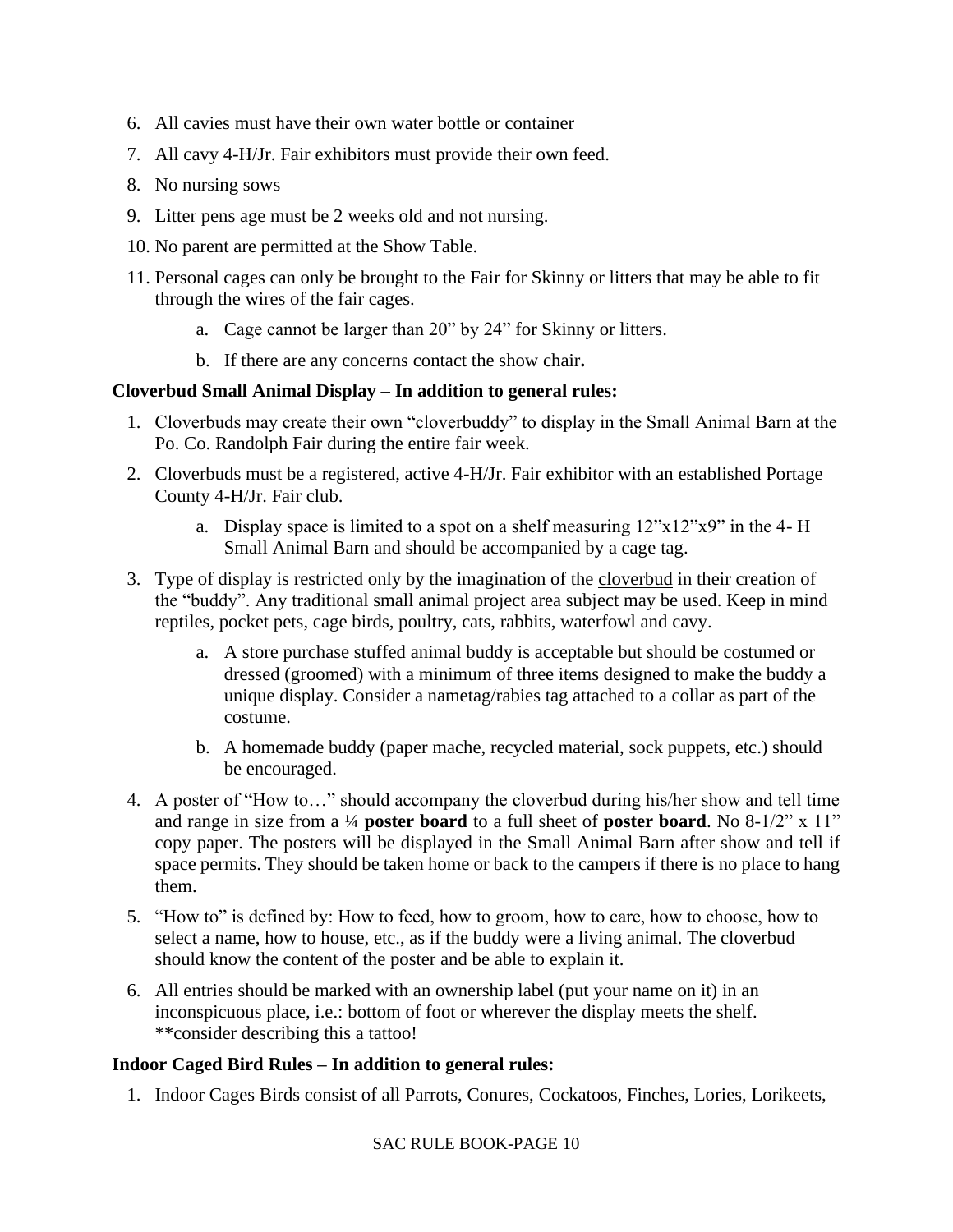Parakeets, Canaries, and Cockatiels.

- 2. Indoor Caged Birds do not need to be pullorum or rabies tested.
- 3. These birds need to be free from lice, mites, parasites and any and all illnesses.
- 4. Birds entering this class can be wing clipped without a point deduction. Birds are not required to be banded and will not be banded at the fair.

## **Pigeon and Dove Rules – In addition to general rules:**

- 1. Birds do not need pullorum or rabies tested.
- 2. All birds must be free of lice, mites, and parasites. If these are found at check in, birds will be sent home.
- 3. Birds can be wing clipped without a point deduction at the show
- 4. Birds are not required to be banded and will not be banded at the fair, unless there are more than one of the same breed and sex.
- 5. Birds will be put into the appropriate classes.
- 6. Birds will stay the entire week at the fair.

## **Pocket Pet Rules – In addition to General Rules:**

- 1. Pocket pets (Small Animal 4-H Project #220) includes the following four (4) species: Gerbils, Hamsters, Mice and Rats, but is not limited to these. Acceptable species are Gerbils, Hamsters, Mice, Rats, Chinchillas, Ferrets, Hedgehogs, and Degus.
- 2. Exhibitors must provide their own cages with secure closure (no padlocks) and proper ventilation. Water bottles/containers, feed and bedding are also their responsibility.
- 3. No nursing females.
- 4. Chinchillas, ferrets and hedgehogs **are required to be** show and go projects. **Other pocket pets can be show and go.**
- 5. Ferrets must have a current rabies vaccination. Submit certificate from the vet with entry form. The certificate must be dated a maximum 30 days before the fair show date.
- 6. If the pocket pet project is not listed in the project book an informational project poster is required at the club level.

## **Pocket Pet Litter Pen Rules – In addition to General Rules & Pocket Pet Rules:**

- 1. To be eligible to enter a litter pen, the 4-H/Jr. Fair exhibitor must be a second-year pocket pet 4-H/Jr. Fair exhibitor.
- 2. Litters are to be weaned.
- 3. Mother must accompany the litter to the Fair.

# **General Poultry Rules**

**Definition of Poultry:** Poultry is defined for the purpose of this document as any fowl falling into the following groups: Chickens, Pheasants, Quail, Guinea Fowl, Pea Fowl, Grouse, Ducks,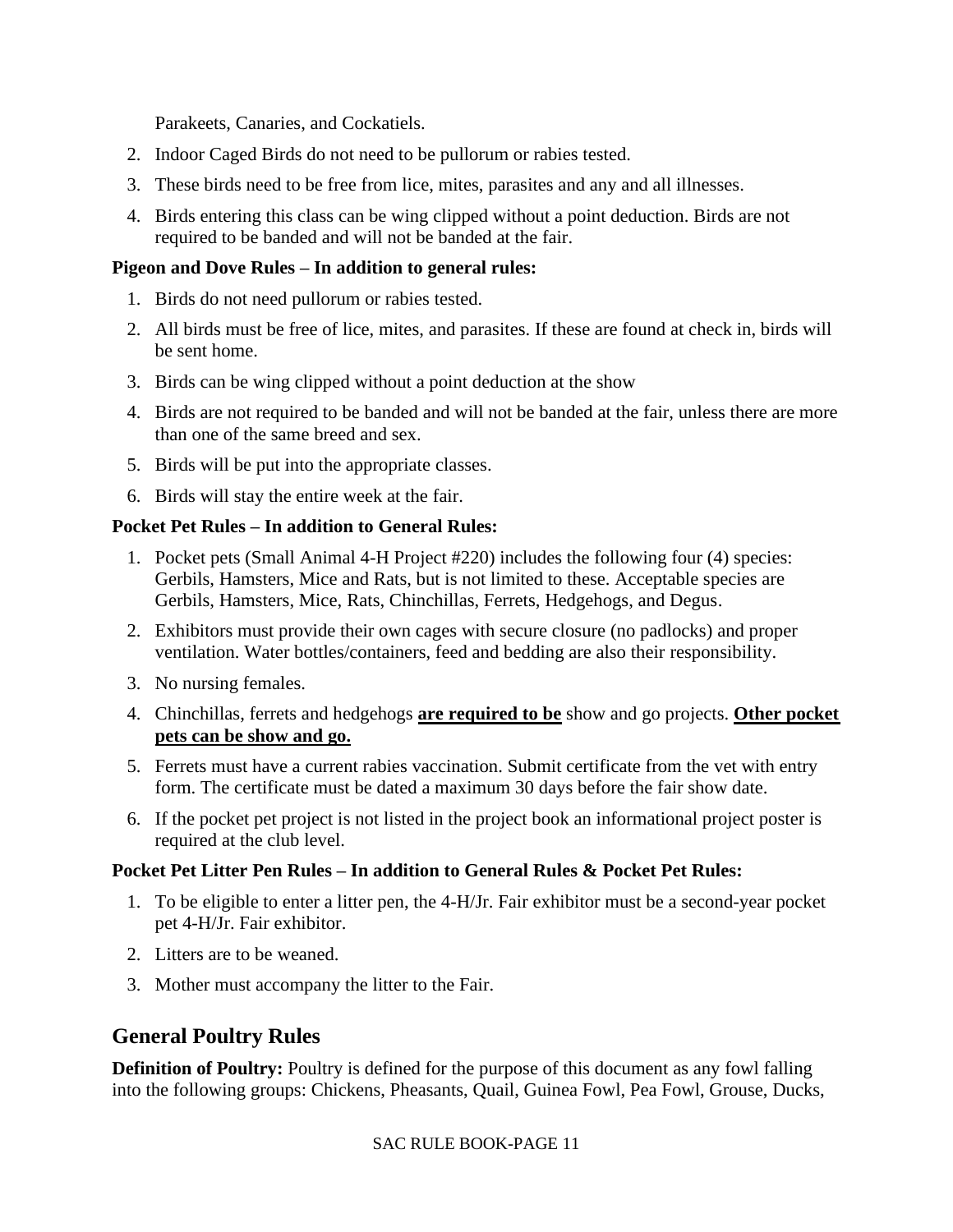Geese, and Turkey. Poultry does not include Pigeon and Doves.

All market 4-H/Jr. Fair Poultry exhibitors will be responsible for the showing of their own animals. This includes taking the animal from the cage if needed, to the show area or to the showing table to be judged.

- **- If the exhibitor isn't physically able to handle their animal, they may have someone show their animal, but they must be next to the person showing it.**
- **- If the exhibitor has someone else show their animal and they are physically able to show this animal, then they will only be paid market price. The remainder of the sale will go to the scholarship fund.**

If the 4-H/Jr. Fair exhibitor is unable to be present for the show, it is his/her responsibility to designate another 4-H/Jr. Fair Poultry exhibitor or 4-H/Jr. Fair Parent to present his/her bird(s) for judging. Market project participants must refer to the Fair board Rule under Auction Rules. Committee members will NOT be responsible for removing any poultry from their cages.

If the bird(s) are not presented for judging they will place last in their class and/or last in their species.

If you are bringing poultry to fair, pullorum testing must be completed between September  $1<sup>st</sup>$ and June  $1<sup>st</sup>$  on existing stock.

#### **Pullorum Testing:**

- 1. Pullorum testing refer to the Ohio revised code: 901:1-18-05 Poultry and Fowl
- 2. The SAC provides testers and the antigen for testing. Testing this will be done in the spring when the weather begins to warm up.
- 3. All 4H/Jr Fair exhibitors are responsible for calling one of the testers to schedule the test.
- 4. It is at the Testers discretion if they decide to test flocks with external parasites.
- 5. NO PULLORUM TESTER CAN TEST THEIR OWN STOCK.
- 6. The Pullorum paperwork must be turned in with every entry form, this includes paperwork from a pullorum free hatchery.

**Non-Market Poultry Rules – In addition to general rules:** The Non-Market Poultry Committee follows the Standard Book of Perfection as a guideline.

- 1. All poultry need pullorum tested or proof of purchase from pullorum free hatchery before entering the fair grounds. If not tested, cannot participate in the fair. Waterfowl don't need pullorum tested.
- 2. All 4-H/Jr. Fair Poultry exhibitors are strongly encouraged to participate in the Skill-A-Thon. Trophies will be presented at the Fair.
- 3. The age and breed of bird is required information on the entry form. (If the above information is not known, please contact the appropriate poultry chair for assistance.)
- 4. All forms must be completed and a copy retained by the family of the exhibitor for entry day.
- 5. The Non-Market Poultry Committee will no longer require the banding of birds. Birds may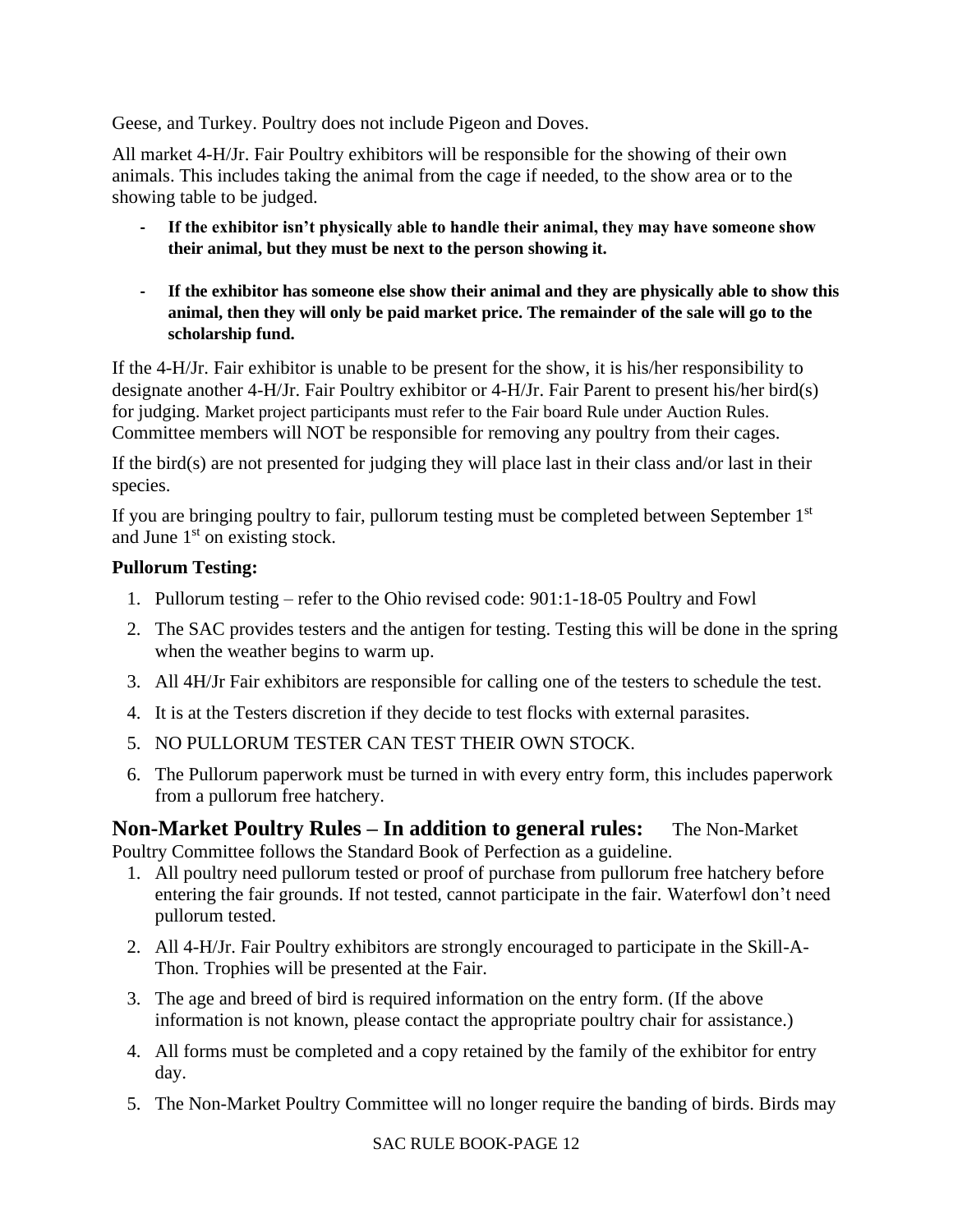be banded with temporary color-coded plastic bands if more than one bird of the same breed and sex is entered by the same exhibitor.

- 6. Pens will be supplied for all poultry with the exception of quail. Quail must be in a secure cage which has been approved by the Poultry Committee. It is recommended, but not required, that pheasants be housed in a cage brought from home. These cages must also meet approval.
- 7. There will be one fancy bird per pen unless otherwise dictated by the committee.

# **Market Poultry Rules – In addition to general rules:**

#### **Ordering Market Poultry**

- 1. A communication will be sent to all Families regarding the ordering of Market Poultry. Market Poultry must be ordered for EACH 4H/ Junior Fair exhibitor (not a family order) by the deadline.
- 2. This will be the time to sign up to help with the market animal management during and after the fair.
	- a. Families will be given an opportunity to volunteer for their first, second, choice of service support.
	- b. Market Poultry Committee will then assign jobs after the entry forms are received**,** notify families and club advisors of the duties.
	- c. Failure of the family to show up or find a replacement for assigned job AND complete their assigned job will result in the family's club being fined \$50 per non-compliant family for lack of family support to the Market Poultry Committee. If all of the market animals die **or the project does not come to fair the family is**  required to fulfill their assigned jobs.
- 3. If you are not represented at one of these meetings your 4-H/Jr. Fair exhibitor (child) cannot participate in the Sale **Market Poultry Project**.
- 4. Pullorum free testing paperwork must be submitted on your current poultry flock at pick up.

#### **Market Chickens:**

- 1. All Market Chickens will be ordered through the Small Animal Committee.
- 2. Birds will be 7-9 weeks old with a minimum weight of 6 lbs. each. There will be 3 birds to a pen.

#### **Market Turkey:**

- 1. All Market Turkeys will be ordered through the Small Animal Committee.
- 2. Turkeys will be 17-20 weeks old and a minimum of 14 lbs. each and is a Hen Show/Sale only. There will be one bird to a pen.

#### **Market Duck:**

- 1. All Market Ducks will be ordered through the Small Animal Committee.
- 2. Ducks will be at least 7 weeks old with a minimum weight of 5 lbs. each. There will be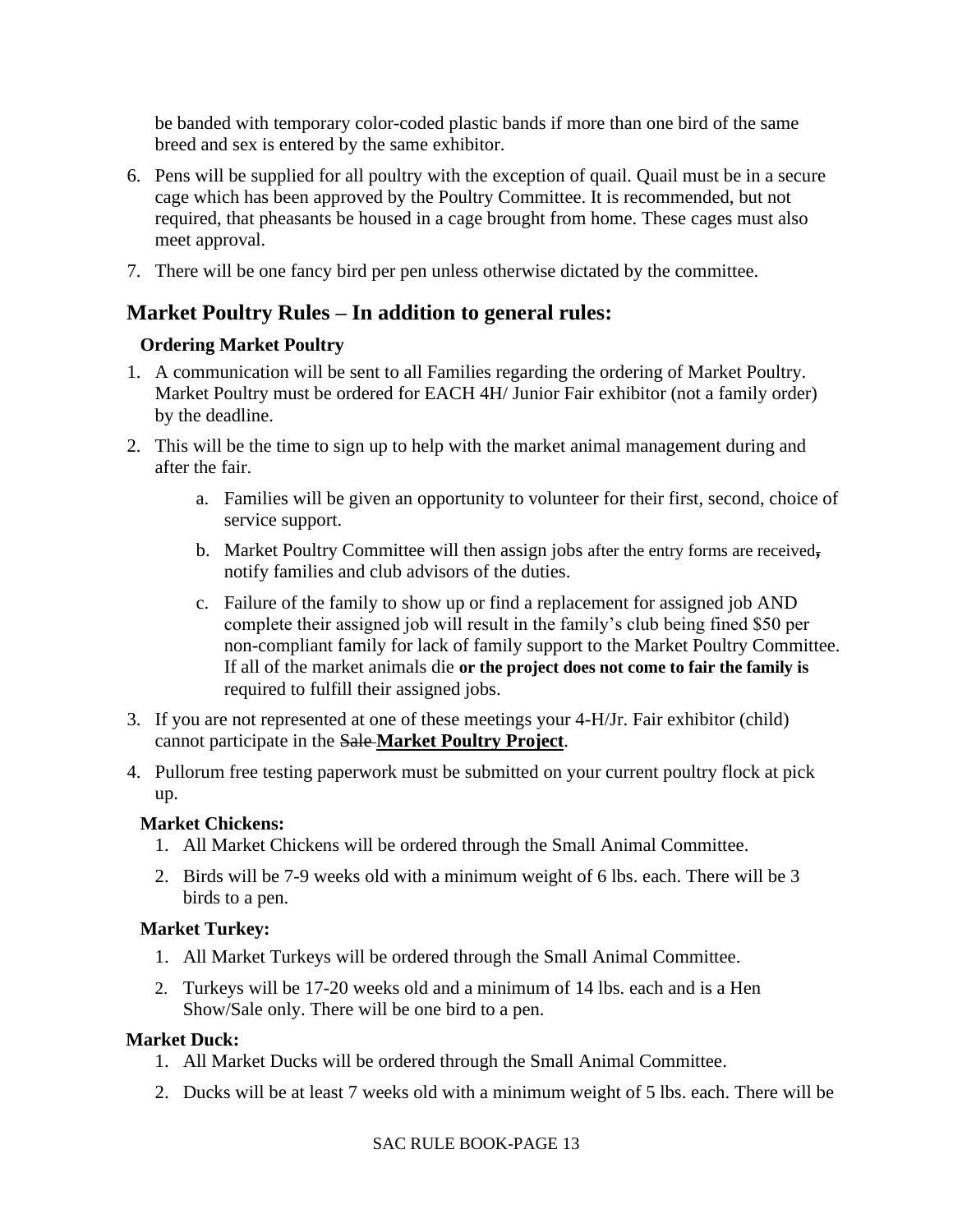one duck to a pen.

#### **Market Geese:**

- 1. All market geese will be ordered through the Small Animal Committee.
- 2. Geese will be 10-13 weeks old with a minimum weight of 7 lbs. each. There will be one goose to a pen**.**

#### **Check-In Rules**

- 1. **All birds must be cleaned and dry before they can be checked in.**
- 2. Once the poultry is brought to the check-in table, checked in and banded, there will be no changes/switching out of birds.
- 3. Be sure pens are properly identified prior to banding at check-in.
- 4. The entire pen needs to be checked in at the same time.
- **5.** DUNF forms must be submitted online as per current Junior Fair Rules in the Fair Book beginning of the show.

#### **Death of a bird:**

- 1. Death of an animal in a multiple market animal pen exhibit (Chicken):
	- a. If a market animal dies between Sunday check-in to Sunday of fair week, the animal must be replaced between noon to 2:00 PM Sunday of fair week.
- 2. Death of an animal in a single market animal pen exhibit (turkey, duck, goose):
	- a. If the 4-H/Jr. Fair exhibitor wishes to participate in the auction they must replace the dead market animal between noon to 2:00 PM Sunday of fair week.
- 3. If the market animal goes through the auction and is not replaced by Sunday of fair week between noon to 2:00 PM all of the proceeds of the sale is forfeited to SAC.
- 4. Any animal purchased through SAC cannot be shown in the non-market division the same year.

#### **Hauling to Processors:**

- 1. Hauling time will be announced during fair week.
- 2. The Auction Animals of the Small Animal Barn will be loaded onto the processor's truck and the pens will be taken down and barn cleaned.
- 3. All Auction 4-H/Jr. Fair exhibitors must be present during this time.

#### **Market Poultry Sale Order Determination**

- 1. The Judge will place the Grand Champion, Reserve Champion, and  $3<sup>rd</sup>$  through  $10<sup>th</sup>$  for each species.
- 2. The donated pen(s) will sell after the Reserve Champion and before the  $3<sup>rd</sup>$  place pen.
- 3. First place Skill-a-thon winners will sell after the  $10<sup>th</sup>$  place pen in their species starting with the Senior Class and ending with the Novice class.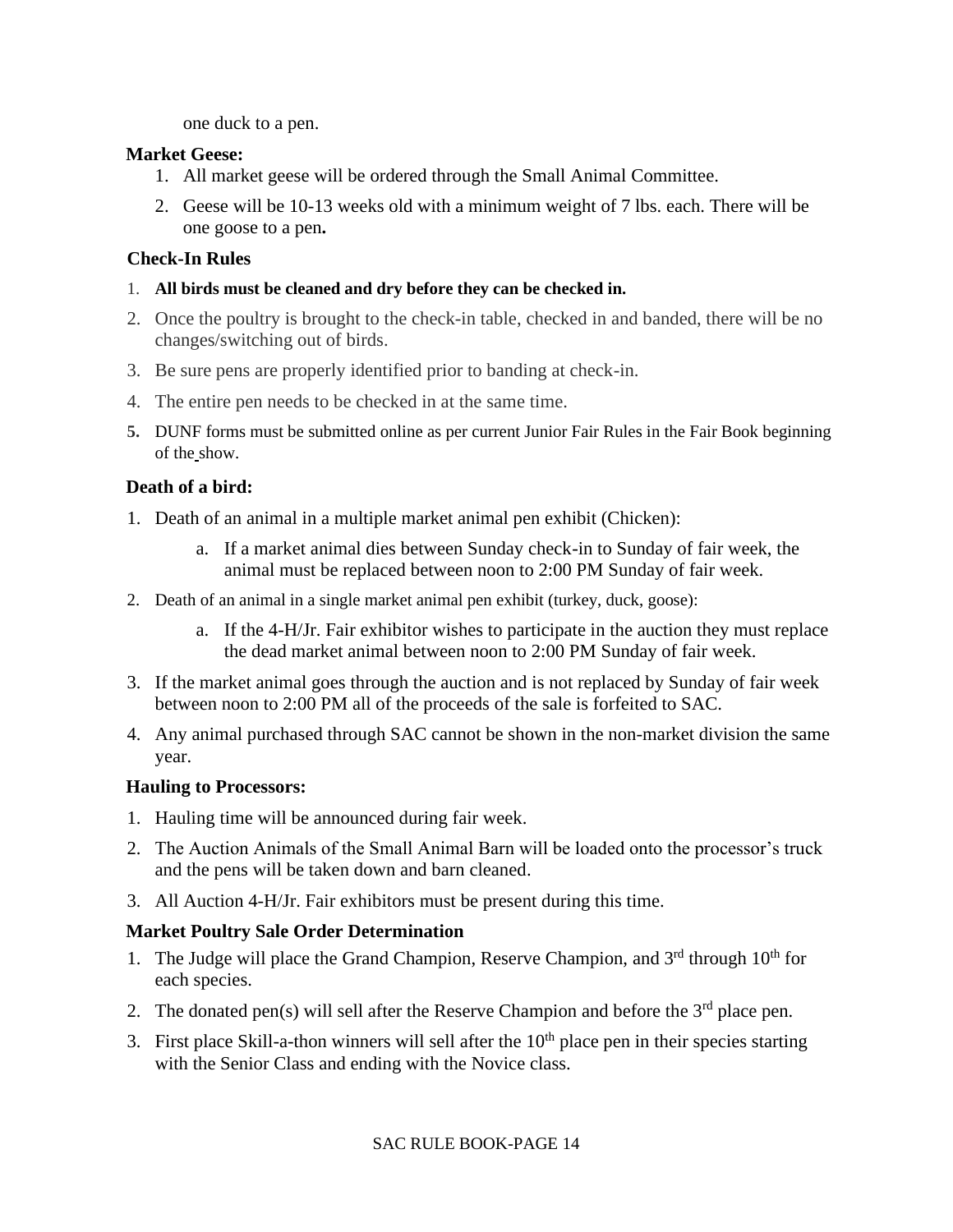4. The rest of the sale order will be determined by adding 2 to the last placed  $(10<sup>th</sup>)$  pen number placed by the judge. The sale will proceed in sequential order from that number. If the child has more than 1 pen to sell, then they will sell both of their pens back to back until all of that species has sold. (04/2018 Fair Board)

# **Rabbit Rules – In addition to general rules:**

- 1. This sub-committee follows ARBA Book of Standards as a guideline.
- 2. All Rabbit 4-H/Jr. Fair exhibitors are strongly encouraged to participate in the Skill-A-Thon. Awards will be presented at the fair.
- 3. All rabbits entered will have a permanent ear tattoo in the left ear prior to being checked in at the fair. This includes: individual rabbits, litter does, and kits (babies) and meat pens. All tattoos must match the tattoo numbers listed on the entry form or you will not be permitted to participate at fair.
- 4. Any movement of a rabbit(s) to a different pen MUST have the Chair's approval. Any conflict or non-approved movement of rabbits by the Chair will result in forfeiting of the award.
- 5. Any animal exhibiting any, but not limited to the following, will be sent home and will not be eligible to participate at the fair: sore hocks; snuffles, vent disease.

#### **Breeding Rabbit Project #225:**

- 1. All rabbits (excluding Pet Rabbits) will be shown based on the ARBA color classification/grouping.
- 2. The judges will pick the best of 4-Class and the best of 6- Class and between those 2 rabbits the judges will pick the Best of Show and the Reserve Best of Show.
- 3. Per ARBA Rules/Standards, fixed/neutered rabbits are not permissible to show, and are to be disqualified for alterations, therefore they are pet rabbits and are not permitted to be shown at fair.
- 4. Exhibitors will show during the regular rabbit show with the exceptions of the litter pens. They will be judged separately.
- 5. The does may be shown during the regular show, but not the litter.

#### **Utility Class**

- 1. This class is done by weight.
	- a. Small Bucks and Does weighing anything under 7 pounds
	- b. Large Bucks and Does weighing 7 or more pounds.

#### **Litter Pens**

- 1. Does must stay with her litter.
- 2. Age limit is 6-8 weeks old as of entry day of fair.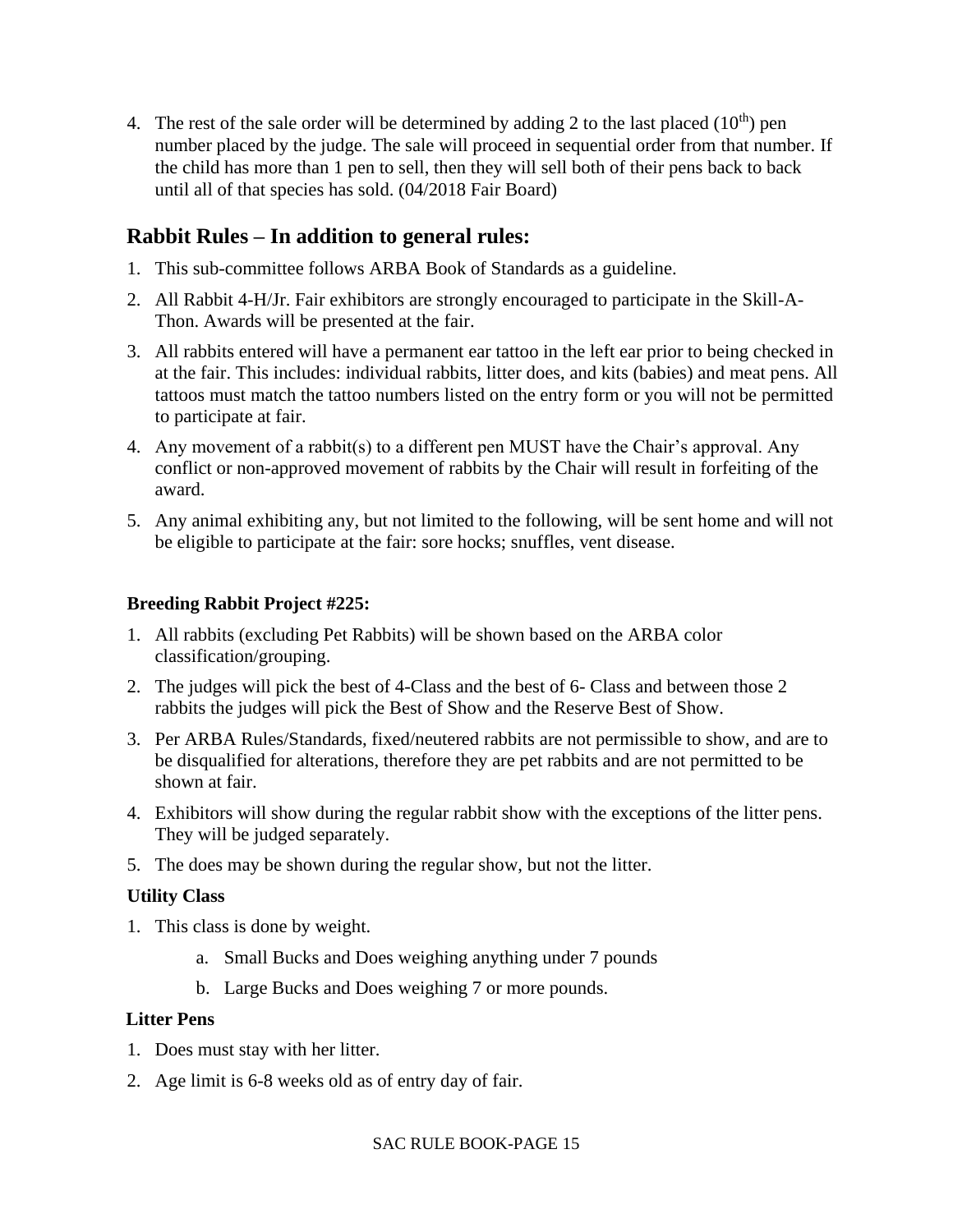- 3. Must be in Breeding Rabbit or Market Rabbit Book.
- 4. Each 4-H/Jr. Fair exhibitor will only be allowed to bring three (3) litter pens to Fair.

## **Market Rabbit Project # 226:**

- 1. Meat Pen will consist of three (3) rabbits from the same litter.
- 2. Age limit is 8–10 weeks old as of entry day of fair
- 3. Each market rabbit must weigh between 3 to 5 1/2 pounds.
- 4. If you are signed up for the Market Rabbit Project you do not have to be in the Breeding Rabbit Project to bring other rabbits to fair.
- 5. 4-H/Jr. Fair exhibitors may not show these rabbits in the regular rabbit show.
- 6. 4-H/Jr. Fair exhibitor in this project are not required to take a meat pen to the fair, but are encouraged to do so.
- 7. 4-H/Jr Fair Exhibitor must also bring and show the doe of the market pen and it must be included on the entry form with tattoo #. The doe will be considered one of the 10 pens.
- 8. The emphasis of judging for meat pens will be on meat type, (confirmation), condition of flesh, uniformity in body and weight, condition of fur, and uniformity of exhibit (all 3 animals).
- 9. Animals must have meat type characteristics.
- 10. All meat pens that do not conform to the requirements and are disqualified will be sent home.
	- a. If one (1) rabbit in the pen weighs more than the maximum weight, the entire pen will be disqualified or moved to one (1) Fryer Pen and the other two (2) will be sent home.
	- b. If anyone rabbit in the pen weighs less than minimum weight, the entire pen will be disqualified or moved to one (1) Fryer Pen and other two (2) will be sent home.
	- c. Fryer Pens 4-H/Jr. Fair exhibitor may change from a Meat Pen to a Fryer Pen, IF their entire meat pen doesn't meet the Market Rabbit rule requirement of 3-5 1/2 pounds, or if one of their meat rabbits die.
	- d. Exhibitors will then be allowed to enter one (1) rabbit per meat pen entered as a fryer or have a meat pen and one (1) fryer pen – following the 2-1-1 rule. The rabbit entered, as a fryer must follow the Market Rabbit Rules of 3-5 1/2 pounds, 8-10 weeks old.

#### **Market Rabbit Sale Order Determination**

- 1. The Rabbit Sale Order will be determined as follows:
- 2. The Judge will place the Grand Champion Rabbit Pen, Reserve Champion Rabbit Pen, 3rd,  $4^{\text{th}}$ ,  $5^{\text{th}}$ , and  $6^{\text{th}}$ .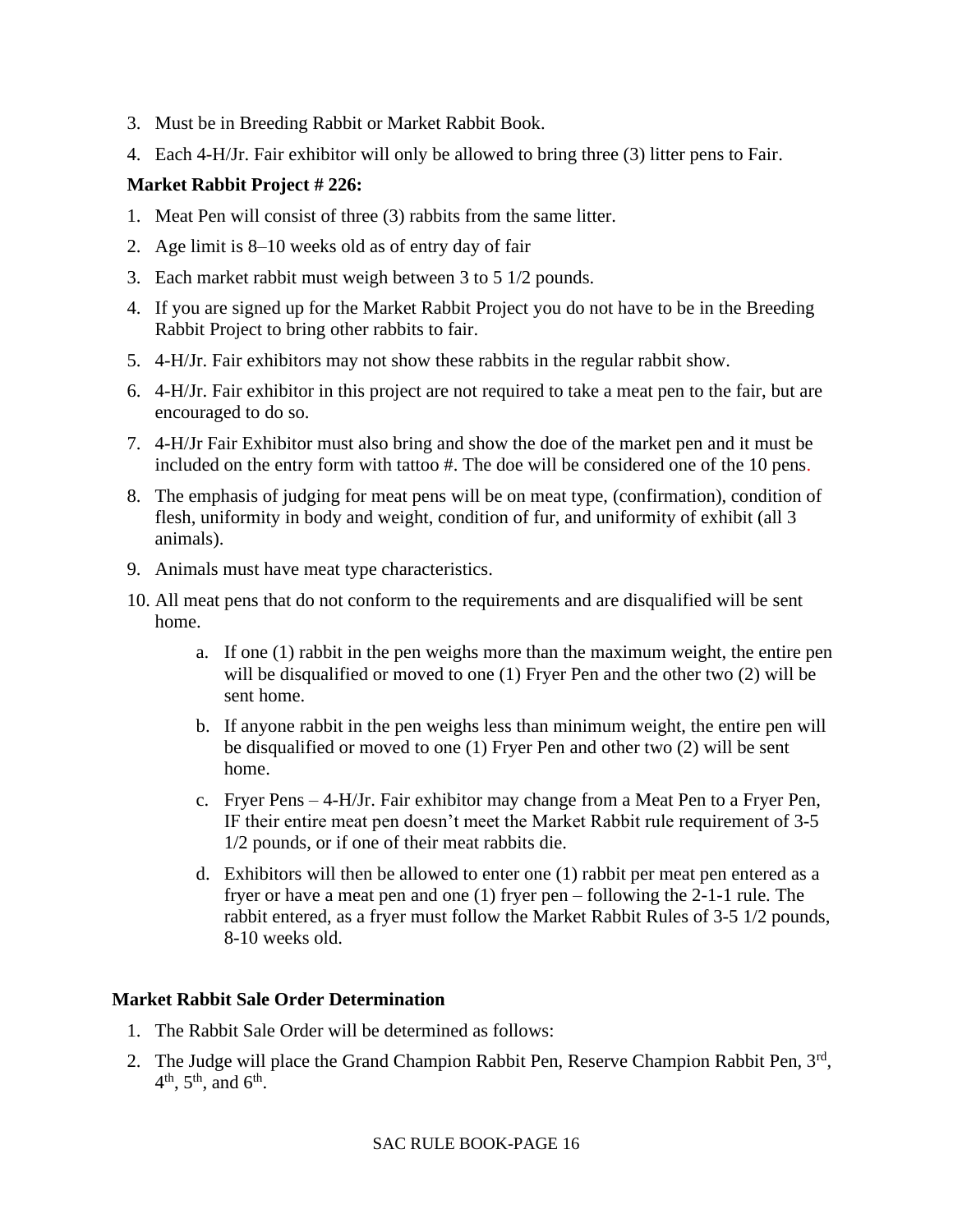- 3. The rest of the sale order will be determined by adding 2 to the last placed  $(6<sup>th</sup>)$  pen number placed by the judge. The sale will proceed in sequential order from that number. If the child has more than 1 pen to sell, then they will sell both of their pens back to back until all of that species has sold. (04/2018 FB)
- 4. The donated rabbit pen(s) will sell after the Reserve Champion Rabbit Pen and before the 3<sup>rd</sup> place pen.
- 5. The Fryer Pens will be placed in the sale order after all regular Market Rabbit Pens (3 rabbits in a pen) sell, starting with  $1<sup>st</sup>$  place and continuing down to  $6<sup>th</sup>$  place per the judge's determination.

#### **Rabbit Project #227:**

- 1. Exhibitors are not permitted to bring their animal to the fair because the state **4H office's** interpretation of "Pet Rabbit" is that the animal is housed in the house, away from the weather elements and stress. They are strictly a companion animal which means inside.
- 2. All 4-H/Jr. Fair exhibitors in this book will need to perform Showmanship at the club level.
- 3. Participate in Grade Day prior to the Fair

## **Reptile Rules – in addition to general rules**:

- 1. Reptiles (lizards, turtles, snakes)
- 2. Amphibians (salamanders, newts, frogs),
- 3. Arthropods (spiders, hermit crabs) may be entered.
- 4. Spiders and scorpions will stay all week at fair. Venomous creatures not listed above are excluded.
- 5. Reptile 4-H/Jr. Fair exhibitors must provide their own cages with secure closures (no padlocks) and proper ventilation.
- 6. Water containers and food are also their responsibility.
- 7. No live or frozen food will be permitted in cages.
- 8. Reptiles requiring daily food must have leftover food removed each day and fresh food (appropriate type and size provided).
- 9. Electrical connections for lights and heating units will be provided.
- 10. Reptiles may stay the entire week of the fair or can be Show and Go.
- 11. Judging will be based on 4-H/Jr. Fair exhibitor's completion of the Reptiles & Amphibians Idea Starter Project (#365.13) and supplemental questions, his/her animal, and its habitat.
- 12. An educational poster to display at the Fair is also required.
- 13. If the project is Show and Go, a habit poster is required and will be judged.
	- a. Poster can include drawings and photos.
- 14. No reptile will be permitted outside its cage without the supervision of an advisor or the judge.